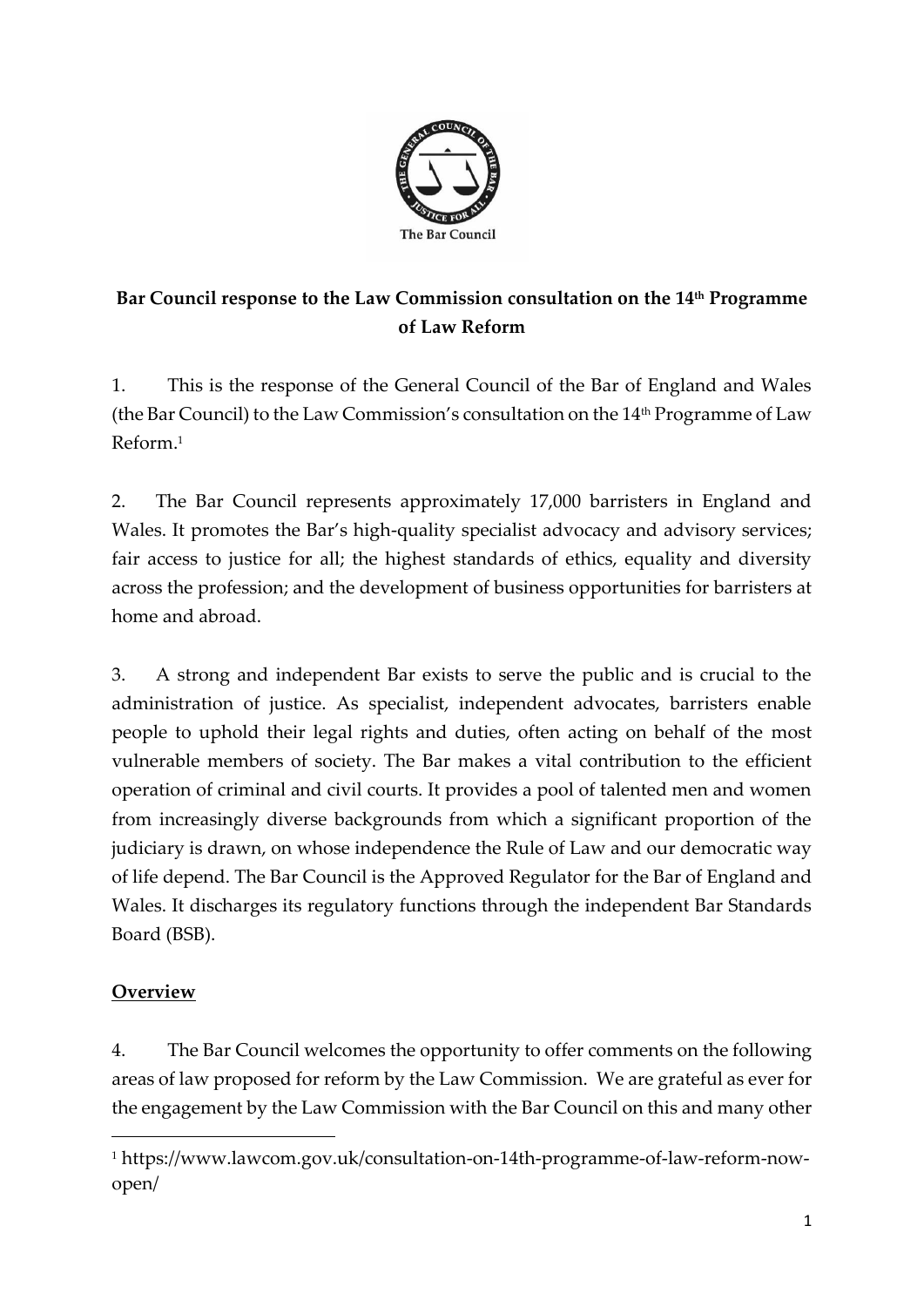topics. It was particularly helpful to be given an opportunity to engage with the Chair and the Law Commissioners in advance of the commencement of the consultation period. The Bar Council remains committed to supporting the Law Commission in its valuable work, at a time when the need for law and lawyers to respond rapidly, but with no less rigour, to changing circumstances has never been more important.

## **(1) Workers' Rights**

5. As we move into a new phase of the pandemic, this is an opportune time to take stock of some of the issues that have come to light, or become more pronounced, as a result of the pandemic. We would suggest that this is particularly the case in relation to the present legislation relating to protection for employees who raise health and safety issues as an individual employment right. However, the vexed issue around who is a "worker" or "employee" continues to bedevil employers and putative workers alike in a way which affects their day to day lives and has affected their ability to access benefits, safety measures and other assistance during the pandemic. A prime example of this has been the availability of Statutory Sick Pay, itself extended to meet the challenges of self-isolation, for those working in the 'gig economy'. Whilst recognising the increasing number of cases at the highest levels which tackle different aspects of worker status, we consider that this is an area which is ripe for consultation and reform. It is of enormous importance to the economy as well as those working within it.

## **Health and Safety as an Individual Employment Right**

6. The current legal framework is contained within s.44 (protection from detriment) and s.100 (protection from dismissal) Employment Rights Act 1996 ('ERA').

7. The health and safety provisions provide protections to employees in specific circumstances.

8. These provisions are supplemented by the whistleblowing protections contained within the various subsections of s.43 Employment Rights Act 1996 ("ERA"). The whistleblowing protections are essentially an 'anti-retaliation' provision in respect of a worker who makes a protected disclosure.

9. In summary, these provisions protect a worker that has disclosed information to their employer provided that the disclosure of information relates to one of the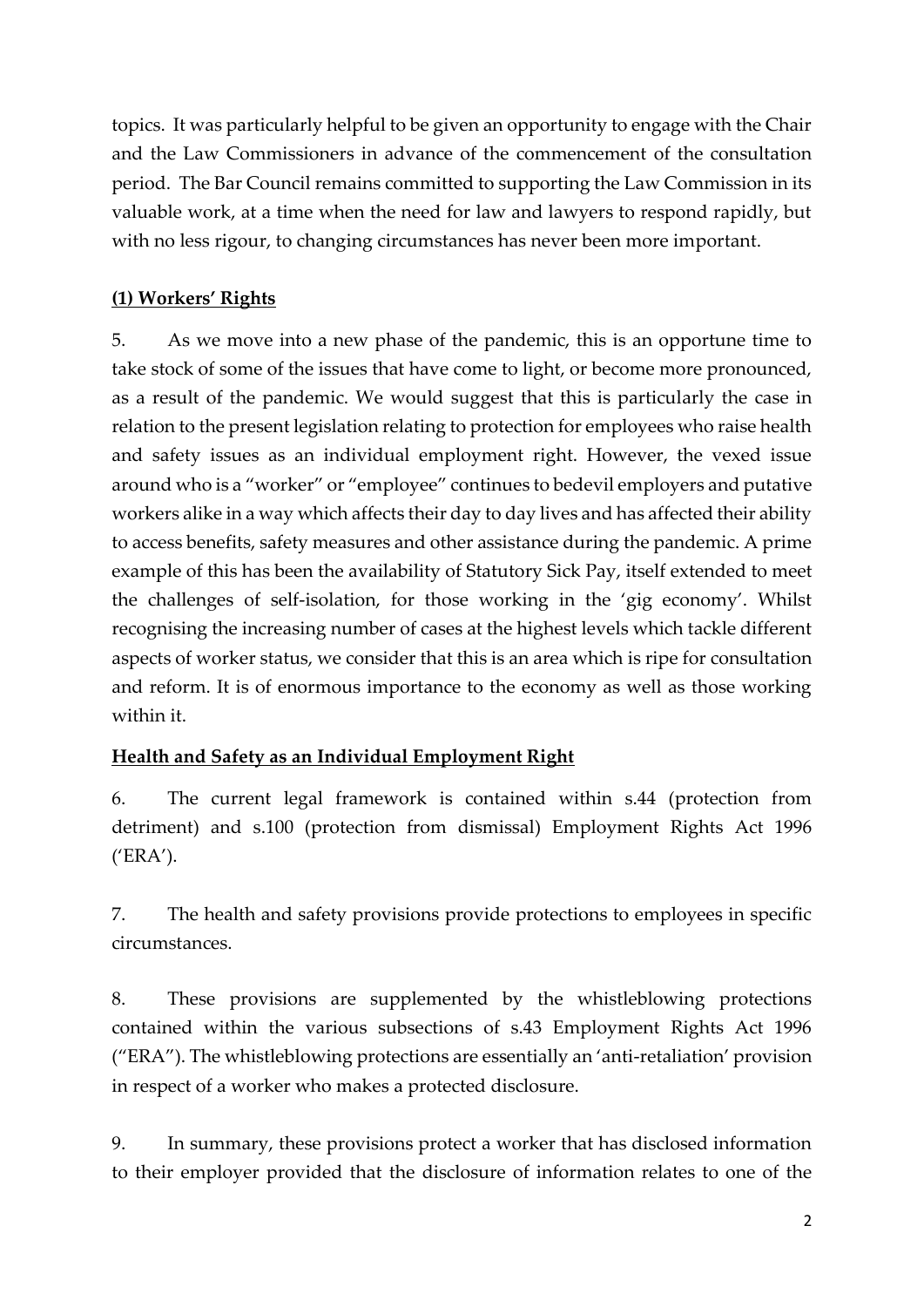matters listed in s.43B ERA. This includes the fact that someone has failed, is failing or is likely to fail to comply with any legal obligation to which he is subject or that the health or safety of any individual has been, is being or is likely to be endangered. Protection for 'whistleblowers' has historically been seen as weak and generally offers remedy only after the event of being subjected to detriment.

10. The pandemic generated much discussion as to the extent to which an individual who was seeking to protect their own health or the health of someone that they lived with was in fact protected by the above provisions.

11. It is suggested that this area of law would benefit from consideration with a view to a) simplification and b) allowing a wider range of circumstances to qualify for protection.

12. More specifically, the following points could be addressed:

a. S.100(1)(C) creates hurdles for the protection of an employee who brings to his employer's attention by reasonable means circumstances connected with his work which he reasonably believes are harmful or potentially harmful to health and safety. Those hurdles are the existence of a health and safety representative or health and safety committee. We would suggest that the reasons for these hurdles being in place are largely historic and are based upon a model of a large manufacturing workplace with a traditional structure.

Those hurdles are only disapplied when "it was not reasonably practicable" for the employee to raise the issue by those means. It is suggested that this is unnecessarily complex. Someone raising a health and safety issue in good faith should have the benefit of protection irrespective of the internal mechanisms of the employer. The public interest lies in health and safety being openly raised in the workplace and the protection of an individual that does so. A focus on internal processes in such circumstances is unnecessary or otiose and arguably any benefit, such as the reduction of the administrative burden imposed by multiple employees raising multiple issues around essentially the same things by requiring these to be funneled through a representative or committee, is outweighed by the disincentivising effect.

b. There has been much debate over whether or not the language of "circumstances of danger" and "serious and imminent" within  $s.100(1)(d)$  and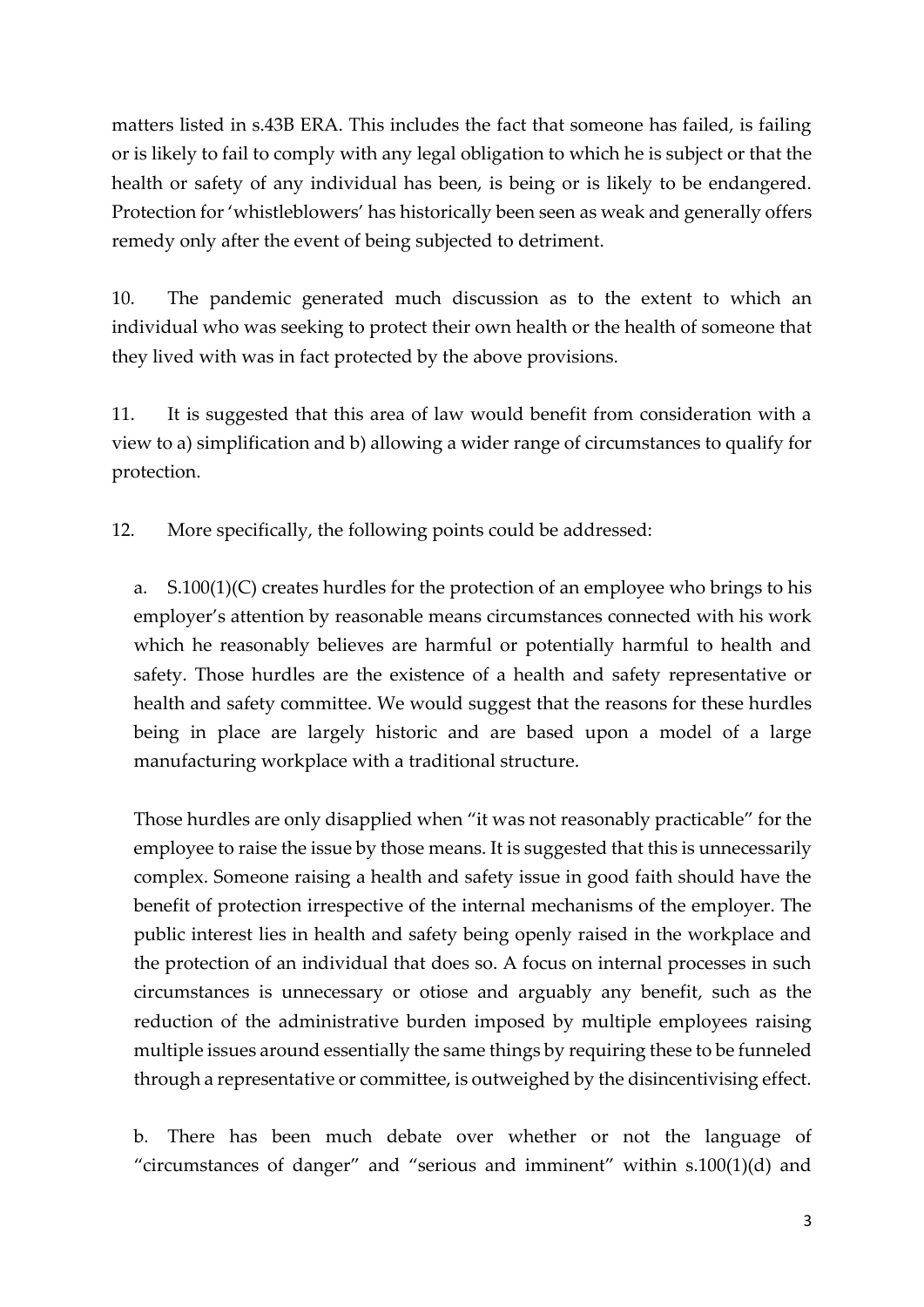s.100(1)(e) would cover an employee that has a legitimate fear of catching Covid within the workplace. Arguably, the risk from a virus does not sit within this characterisation. Equally there has been some debate as to whether in view of the limited authority on point, commuting or travelling to work would be caught by this provision at all.

c. Furthermore, the protection offered by  $s.100(1)(e)$  ERA appears to be unnecessarily restrictive. The language of "circumstances of danger" and "serious and imminent" give an indication of seriousness and immediacy. However, this leaves unprotected the employee that removes a health and safety risk that isn't immediate or sufficiently serious. Such an employee has removed a risk but has no anti-retaliation protection. The public interest lies in favour of ensuring that the workplace is safe for the staff and public and health and safety principles do not focus exclusively on the immediacy of the danger.

#### **(2) Flexible working laws**

13. Legislation currently provides a right to request flexible working for employees with at least 26 weeks' continuous employment who have not made such a request in the last 12 months. Workers, including agency workers, are not covered. A working parent, or indeed anyone including someone previously self-employed, re-entering the employed workforce after time away would not have the right to make such a request due to the length of service requirement. When a formal flexible working request is made, the employer has a duty to consider it. However, the employer may refuse it on a wide range of grounds and has up to three months in which to do so. The right is mainly procedural rather than substantive and while a refusal to grant flexible working arrangements may give rise to other claims, in practice the legislation is seen as toothless. ACAS has issued guidance and a Code of Practice. This can be taken into account by an Employment Tribunal, but failure to follow either does not lead to sanction.

14. The COVID-19 pandemic has highlighted to many employers for the first time just what is possible in terms of flexible working, with a large percentage of the population forced into adopting such measures in direct response to the Government's stay-at-home orders and other restrictions. Working from home is but one of many ways of working flexibly (sometimes also described as agile working).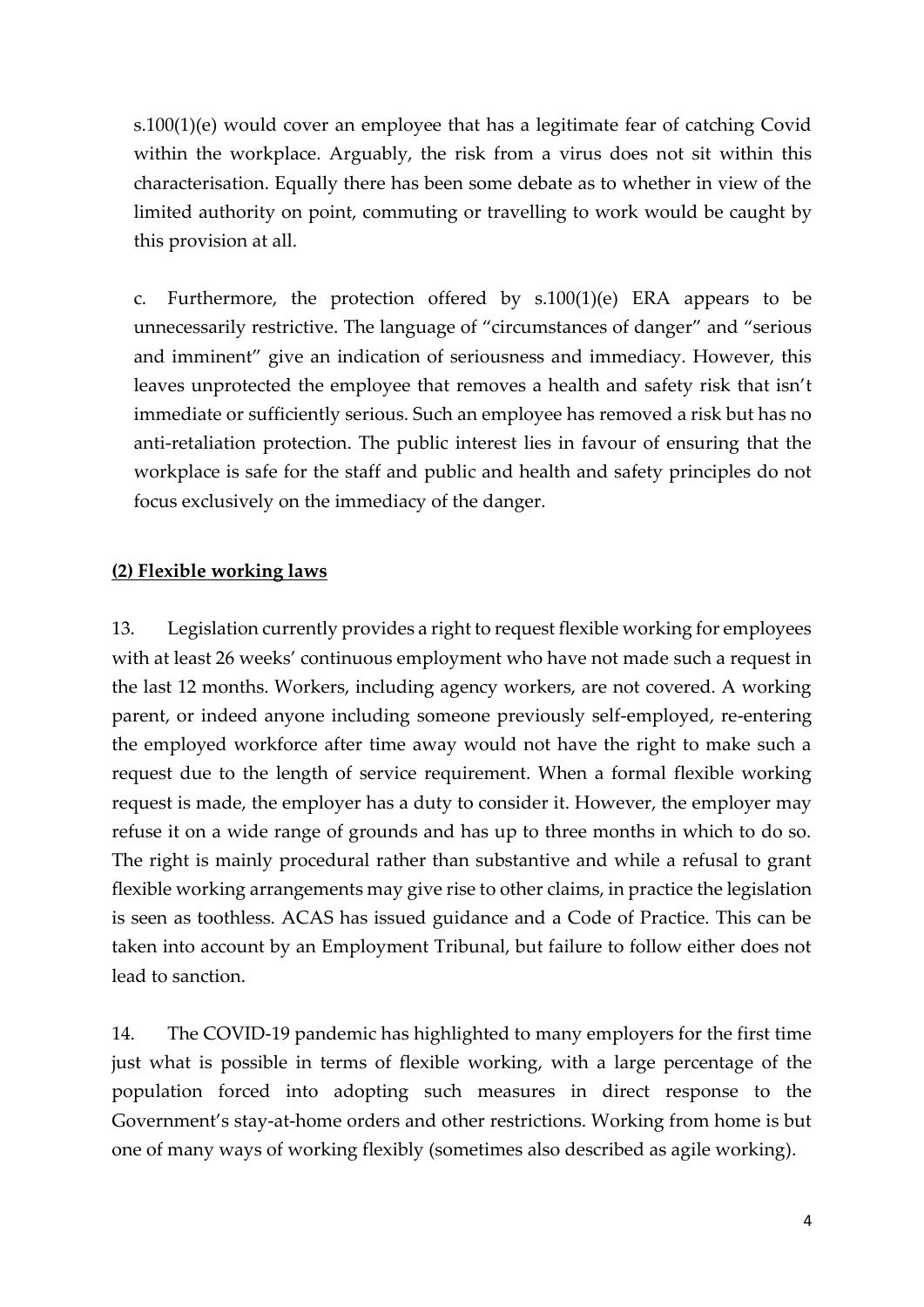15. At the same time, COVID-19 is likely to cause a huge dislocation in the job market with many losing their jobs altogether whilst other seek to find ways to rebuild businesses and work creatively in a brave new world. As the CJRS furlough scheme tapers and then comes to an end, there are likely to be considerable job losses and high turnover in the labour market. Those with caring responsibilities who already have agreed flexible working arrangements with their existing employers will be seriously disadvantaged in obtaining new employment which takes into account their flexible working needs.

16. With schools shut for many months and many parents taking on homeschooling, the TUC survey highlighted a disparity between the sexes with many mothers taking on a greater proportion of childcare responsibilities at home. There has been concern across many sectors that any gains for women in the workplace may be lost and that inequalities could become further entrenched if action is not taken.

17. The Government wishes to build back better and to look at ways of supporting the economy. Maximising and harnessing the talents of the working population and creating a productive and diverse workforce must be central to that mission.

18. We suggest that addressing the law on flexible working is an important step on that journey not only in terms of unleashing economic potential, but in speaking to the value placed on all of the working population irrespective of race, sex, caring responsibilities, disability and any other characteristic protected by the Equality Act 2010.

19. Working parents are not the only group whose economic productivity, wellbeing and personal autonomy stands to be increased by this, but it is this sector of the population which makes up a considerable proportion of those likely to be beneficially impacted by a greater entitlement to flexible working.

20. It is clear that flexible working is a subject on which a number of other organisations are providing insightful views and knowledgeable input e.g. Pregnant Then Screwed, Working Families and CIPD which co-chaired the Government's Flexible Working Taskforce. The CIPD published a report which found that flexible working had plateaued since 2010 despite its extended availability to all employees since 2014.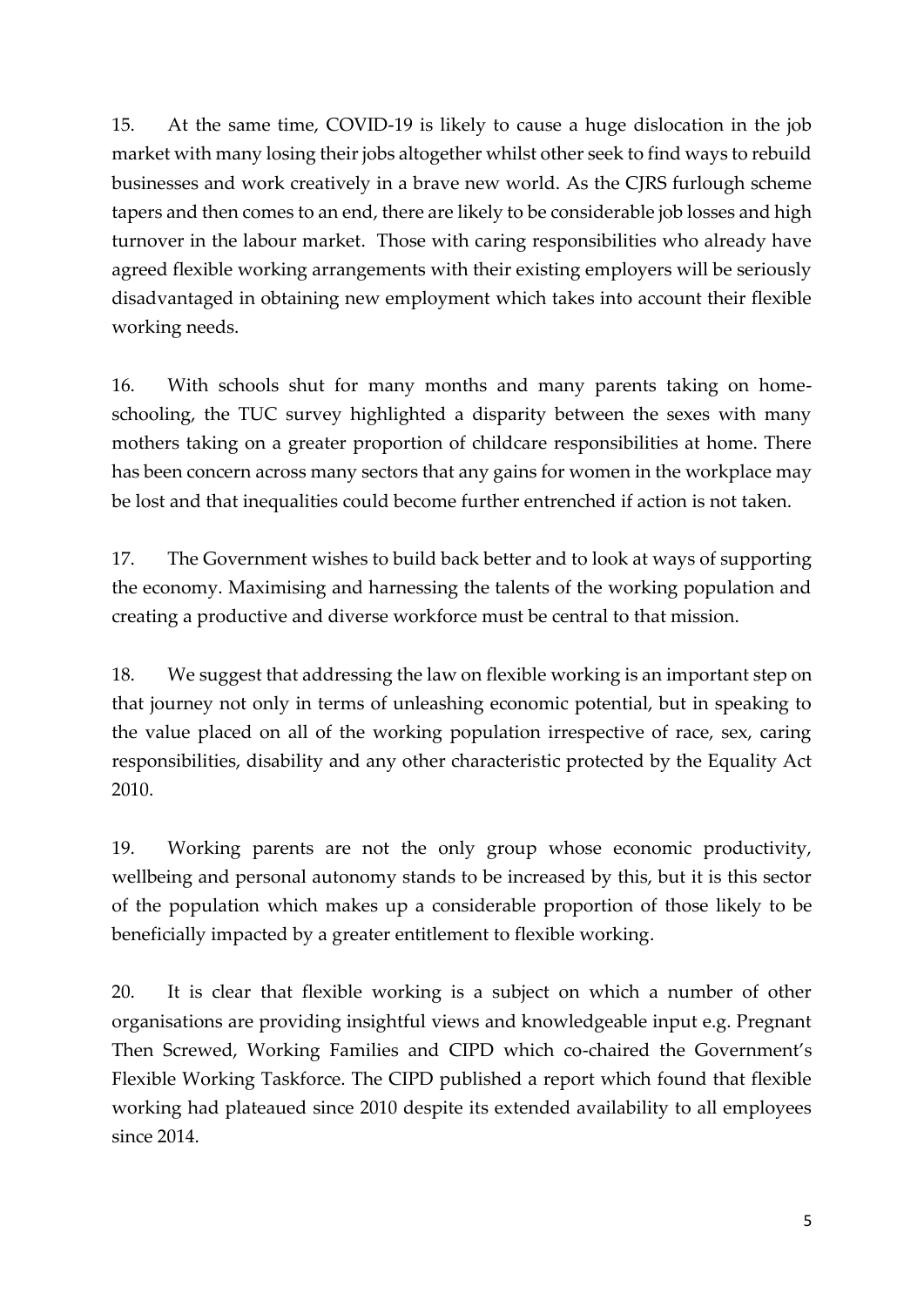#### **Reform**

21. We invite the Law Commission to consider making flexible working its flagship reform in labour law. Our initial proposals for law reform focus on the availability of the right as well as its substance. We suggest that simplicity in reframing the right and its application to all of the working population will increase the uptake of flexible working, decrease administrative burden for employers and make it easier to educate and assist everyone as to the framework within which flexible working can take place. Rebuilding better will be easier with clear and simple changes.

- Making the right to request flexible working a day 1 right for all employees.
- Creating a right to work flexibly with narrow exceptions, more closely defined than the statutory reasons which currently apply;

• Removing the limitation that only one flexible working request may be made in a 12-month period and replacing it with a need for there to be a material change of circumstances;

- Extending the right to request and also the right to work flexibly to workers;
- Creating useful tools and guidance to support employers in offering trial periods of flexible work and evaluating applications.

## **(3) Commercial leasehold<sup>2</sup>**

## Landlord and Tenant Act 1954

## The Act generally

22. We believe that, overall, the Act achieves a fair balance between the interests of landlords and tenants. The security of tenure it provides to business tenants is very important to providing the stability and confidence required to encourage business owners to invest in the long-term success of their businesses. This is particularly important to those businesses where a significant part of their goodwill is bound up with the premises they trade from, e.g. retail and hospitality businesses. It also prevents landlords exploiting a tenant's reliance on that goodwill by demanding excessive rents. It achieves all this while retaining for landlords a measure of freedom where they require the premises for their own purposes or to redevelop them.

<sup>2</sup> https://www.lawcom.gov.uk/14th-programme-kite-flying-document/#leasehold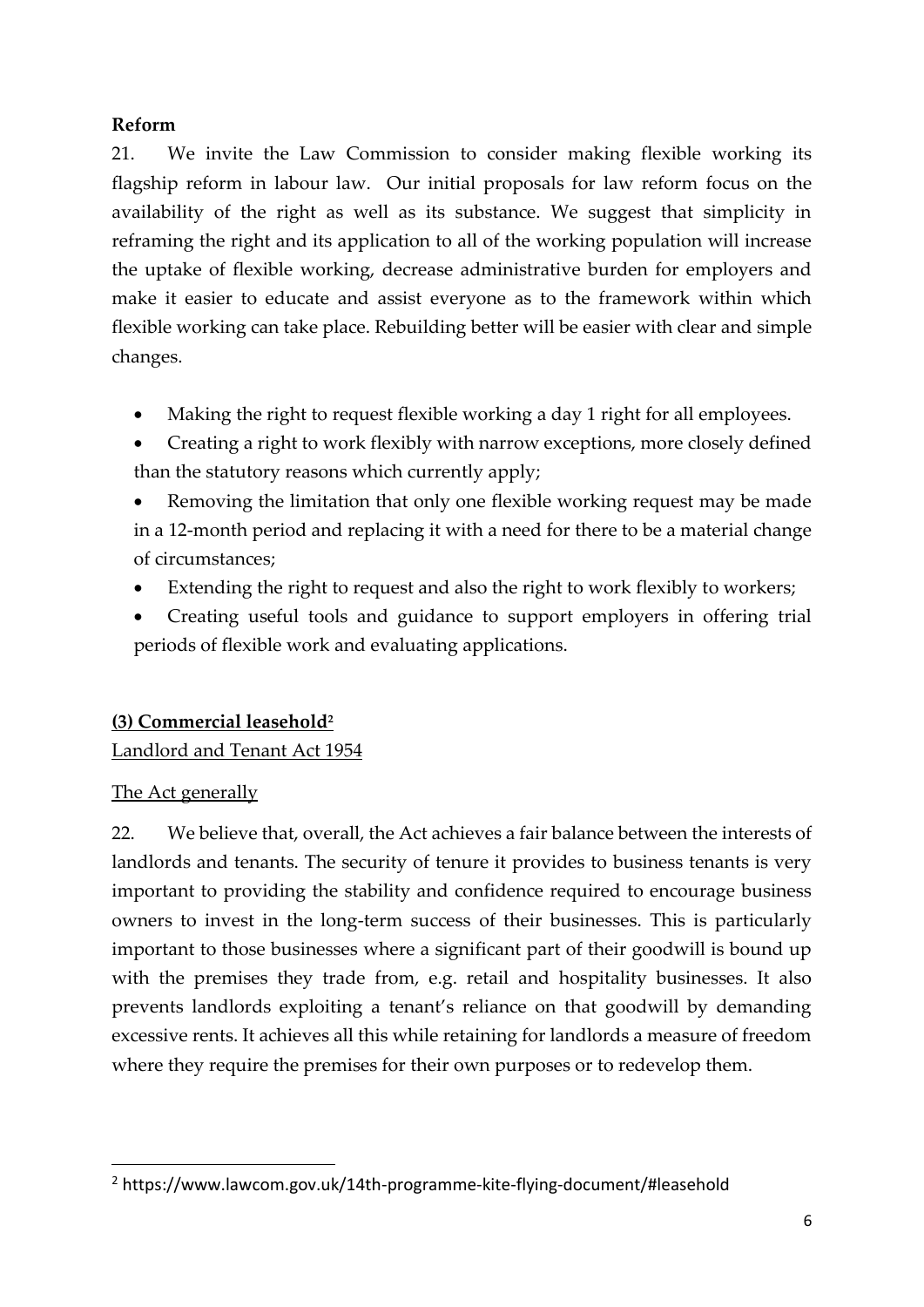23. We are not aware of any factors that make a convincing case for altering this balance or doing away entirely with the protections afforded to tenants by the Act. While the rise of online retail and the changes brought about by the Covid-19 pandemic may lead to a reduction in demand for certain kinds of business premises, it may well lead to an increase in demand for others. And the Act does more than merely address the problems caused to tenants by a shortage of business premises, it also provides the stability required for investment in location-dependent businesses. This drives prosperity and leads ultimately to a benefit to landlords as well as tenants.

24. If the Law Commission does decide to consider reform of the Act, we would urge it to look very carefully at any proposals to abolish or diminish security of tenure – whether from Government or elsewhere – and to consider whether any claimed economic benefits stand up to scrutiny.

#### Specific problems

25. There are specific areas that merit consideration for reform.

26. First, the significant disruption caused by the Covid-19 pandemic raises the question of whether the Act should make provision for renewed leases to include terms that might alleviate some of the difficulties that tenants in some sectors have experienced during lockdown. The most obvious question is whether such leases should contain terms that reduce or abate entirely the obligation to pay rent when businesses are not able to trade from their premises as a result of a pandemic or similar emergency. In principle, this is already possible under the Act (s.35(1)) but the legislation could lower the bar for such terms. However, we are not convinced that such reform is necessary or desirable. Those terms would have the effect of passing on the consequences of such disruption to landlords, many of whom will hardly be better able to bear them than tenants. Ultimately, given the rarity of such events, their risks and consequences may be best dealt with through insurance or through the kind of government intervention as has occurred under the Coronavirus Act 2020.

27. Second, and related to the point above, consideration might be given to whether the Act might be amended to allow the court to order that a renewed lease reserve a turnover rent or a hybrid of a base rent and turnover rent. Currently, it is not clear if it is open to the court to impose such rental models (see s.34(1), and the discussion in Reynolds & Clark, Renewal of Business Tenancies (Fifth edition),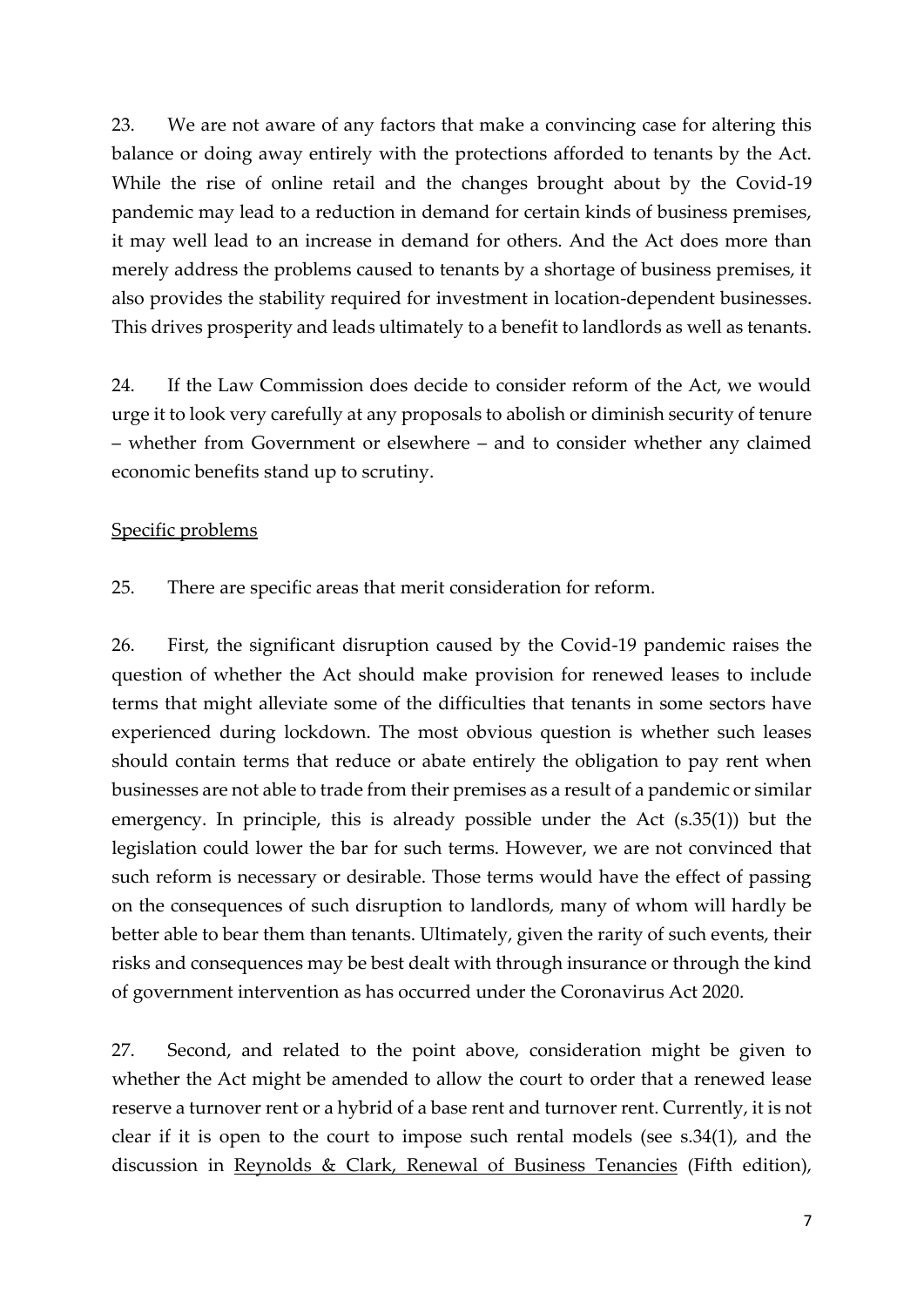paragraphs 8-99 to 8-102). This kind of model could have the effect of reducing the rent due if a business were to be prevented from trading from its premises. However, the effects would be far more wide ranging and the consequences of widespread adoption of it would have to be considered.

28. Third, consideration might be given to the procedures for contracting out of the effect of Part II of the Act. It is obviously right to allow parties to contract out of the Act's protection, and likewise right that an intending tenant be warned of the consequences of doing so. However, in the transactional context, the requirements of giving notice and doing so the prescribed amount of time before the lease is completed is inefficient and creates delay. There are also uncertainties which may be create traps for the unwary, e.g. whether a fresh notice should be given when there is an assignment of the benefit of an agreement for lease. In the context of lease renewal litigation, the requirement creates delay where the parties agree a compromise involving the grant of a contracted-out tenancy. Before the 2003 reforms this could be achieved by inserting a suitable term into a consent order approved by the court but now a notice is required. Consideration might be given to simply requiring that a contracted-out lease carry a clear warning in prescribed form on its face.

#### **The Landlord and Tenant (Covenants) Act 1995**

#### The Act generally

29. We believe that the reforms introduced by the Act were beneficial and there is no case for revisiting them. However, the Act is complicated and does give rise to some difficulties. Two illustrations are provided.

#### The application of the Act

30. There is uncertainty as to how the Act applies to agreements for lease. Under s.28(1) of the Act, "tenancy" is defined as including "an agreement for a tenancy" but it is unclear whether the Act is intended to transfer the benefit and burden of agreements for tenancies when the landlord-to-be's interest in the land is transferred. The point has arisen in different contexts in Ridgewood Properties Group Ltd v Valero Energy Ltd [2013] Ch 525 and in Bella Italia Restaurants Ltd v Stane Park Ltd [2019] EWHC 2747 (Ch). This can cause uncertainty where there is an assignment of the landlord-to-be's interest with the benefit of the agreements for lease, which is common in the "forward-funding" model of development finance, where the developer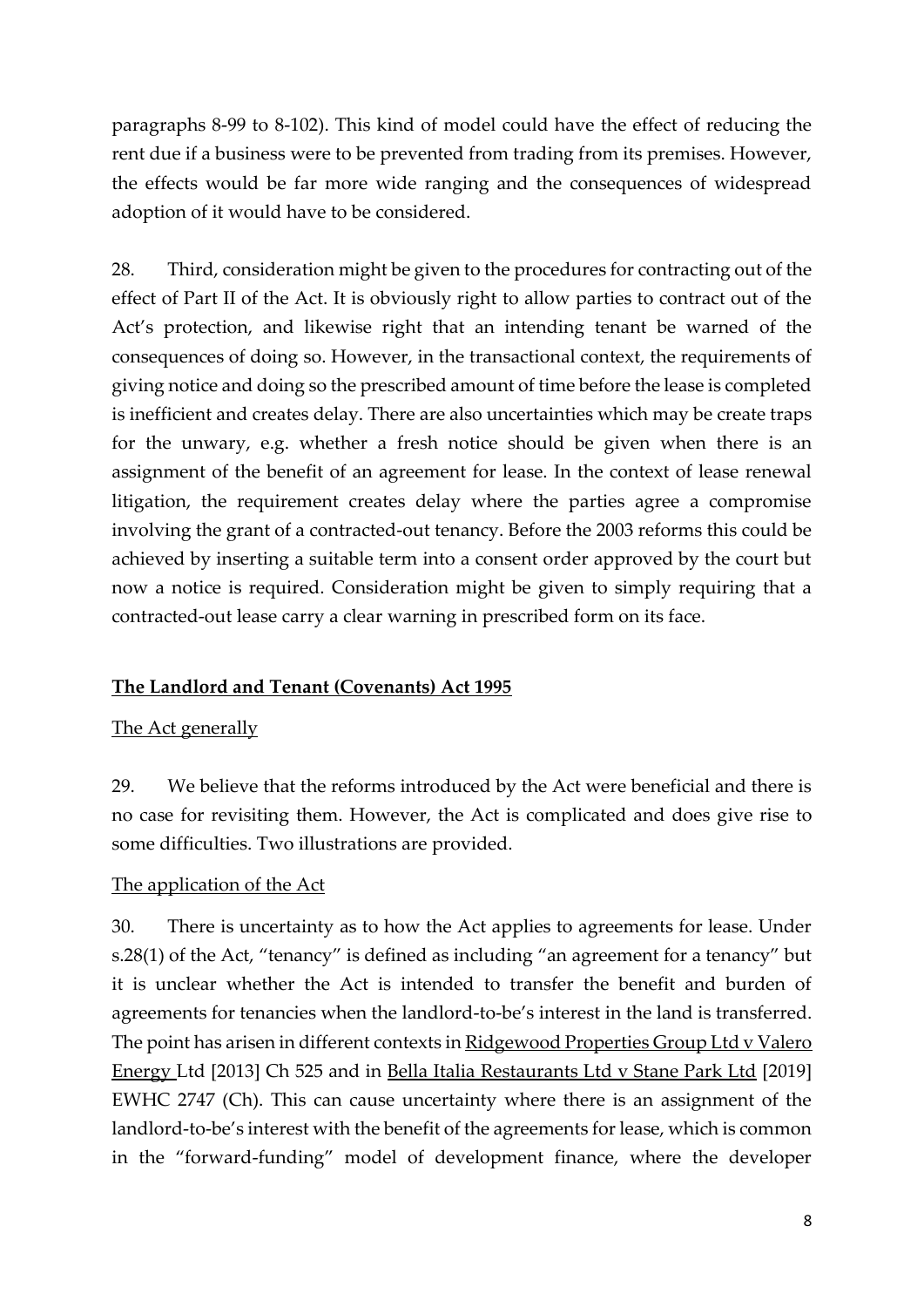acquires the site and planning permission, arranges to let the development and then sells it before the development is undertaken.

## Anti-avoidance

31. There has been a long-standing problem in that the anti-avoidance provisions of the Act prevent the guarantor of a tenant's obligations under a lease from guaranteeing the obligations of a party that takes an assignment of the lease from the tenant: see K/S Victoria Street v House of Fraser (Stores Management) [2012] Ch 497. This has the effect of preventing the parent of a subsidiary company that holds a lease providing a guarantee if the lease is assigned to a different subsidiary. It can also complicate the financial arrangements between retiring and continuing partners who hold leasehold property for the partnership, as the retiring partner may have to remain a lessee and rely on an indemnity from the other members of the firm for the lease liabilities.

32. As an additional but related matter, the decision in EMI Group Ltd v O&H Q1 Ltd [2016] EWHC 529 (Ch) is illogical, as it prevents the assignment of lease by a tenant to a partner that has guaranteed its liabilities under the lease. It should be possible for parties to do this if they wish to.

# Terminal dilapidations

33. We do not consider that there is a compelling case for overhauling the law relating to terminal dilapidations, which is relatively clear, predictable and well understood by the market. In particular s.18(1) of the Landlord and Tenant Act 1927 strikes a fair balance between the interests of landlord and tenant and works well.

34. We can foresee that the changing landscape of the commercial-property market could lead to more cases in the future where there is to be a change of use following the end of a lease, which could impact upon terminal dilapidations claims or claims relating to the reinstatement of alterations. But we do not consider there are significant problems in the existing law.

# (4) **[Automated decision-making](https://www.lawcom.gov.uk/14th-programme-kite-flying-document/#AutomatedDecisionMaking)<sup>3</sup>**

<sup>3</sup> [https://www.lawcom.gov.uk/14th-programme-kite-flying-](https://www.lawcom.gov.uk/14th-programme-kite-flying-document/#AutomatedDecisionMaking)

[document/#AutomatedDecisionMaking,](https://www.lawcom.gov.uk/14th-programme-kite-flying-document/#AutomatedDecisionMaking) number (2) on the Index, views from the IT Panel of the Bar Council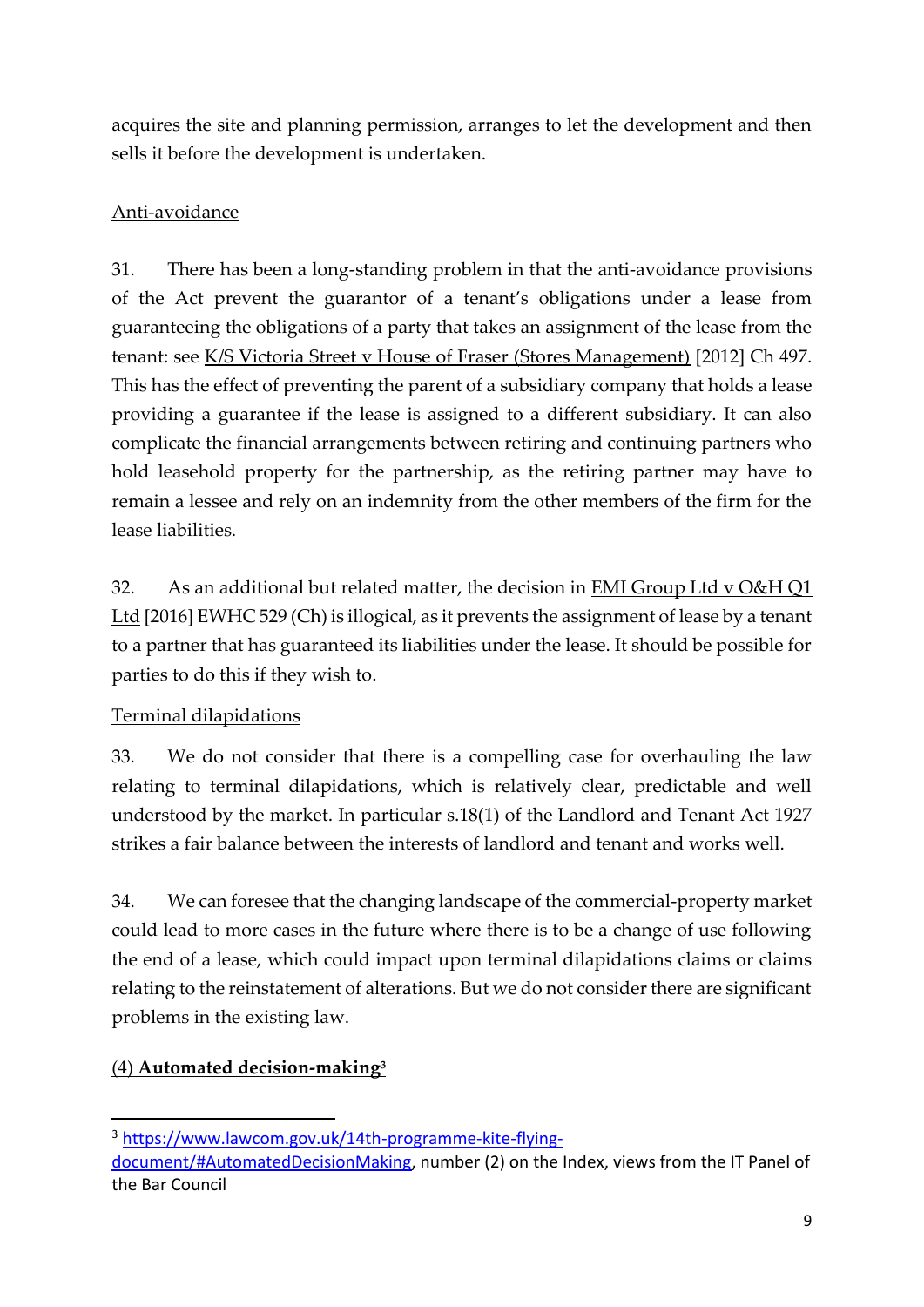35. This appears to us to be a worthy area for further research and potential reform to ensure transparency of such decision-making.

## (5) **[Conflict of laws and emerging technology](https://www.lawcom.gov.uk/14th-programme-kite-flying-document/#EmergingTechnologies)<sup>4</sup>**

36. Whilst this area seems pertinent to consider, there is already much investigation going on into the use of smart contracts. The Law Commission is midway through its own consultation: [https://www.lawcom.gov.uk/project/smart](https://www.lawcom.gov.uk/project/smart-contracts/)[contracts/.](https://www.lawcom.gov.uk/project/smart-contracts/)

37. Moreover, the LawTech Delivery Panel recently published its seminal statement on crypto assets and smart contracts: [https://35z8e83m1ih83drye280o9d1-wpengine.netdna-ssl.com/wp](https://35z8e83m1ih83drye280o9d1-wpengine.netdna-ssl.com/wp-ontent/uploads/2019/11/6.6056_JO_Cryptocurrencies_Statement_FINAL_WEB_111119-1.pdf)[ontent/uploads/2019/11/6.6056\\_JO\\_Cryptocurrencies\\_Statement\\_FINAL\\_WEB\\_11111](https://35z8e83m1ih83drye280o9d1-wpengine.netdna-ssl.com/wp-ontent/uploads/2019/11/6.6056_JO_Cryptocurrencies_Statement_FINAL_WEB_111119-1.pdf) [9-1.pdf](https://35z8e83m1ih83drye280o9d1-wpengine.netdna-ssl.com/wp-ontent/uploads/2019/11/6.6056_JO_Cryptocurrencies_Statement_FINAL_WEB_111119-1.pdf)

38. Nonetheless, it is an interesting issue that raises several problems – for example, if your AI is using personal data and is based in a country with poor data protection law or if a party was based in different countries using AI developed in another third country, where would you go to look for liability? It is notable that the GNU General Public License, which is a series of widely used open software licenses, does not have a 'jurisdiction' clause – it was deliberately omitted. This makes the licence, which has to be used in the form drafted, flexible and useable in multiple jurisdictions.

# **(6) [Data sharing and information law](https://www.lawcom.gov.uk/14th-programme-kite-flying-document/#DataSharing)<sup>5</sup>**

39. We agree that the current rules are not transparent and would benefit from a review. In relation to the recent ICO data sharing code practice, the Information Commissioner recognised that problems still exist:

*"But we cannot pretend that a code of practice is a panacea to solve all the challenges for data sharing. Or that targeted ICO engagement and advice will solve everything. There are other* 

<sup>4</sup> [https://www.lawcom.gov.uk/14th-programme-kite-flying-](https://www.lawcom.gov.uk/14th-programme-kite-flying-document/#EmergingTechnologies)

[document/#EmergingTechnologies,](https://www.lawcom.gov.uk/14th-programme-kite-flying-document/#EmergingTechnologies) number (4) on Index, views of IT Panel of the Bar Council

<sup>5</sup> [https://www.lawcom.gov.uk/14th-programme-kite-flying-document/#DataSharing,](https://www.lawcom.gov.uk/14th-programme-kite-flying-document/#DataSharing) number 6 on Index, views of IT Panel of the Bar Council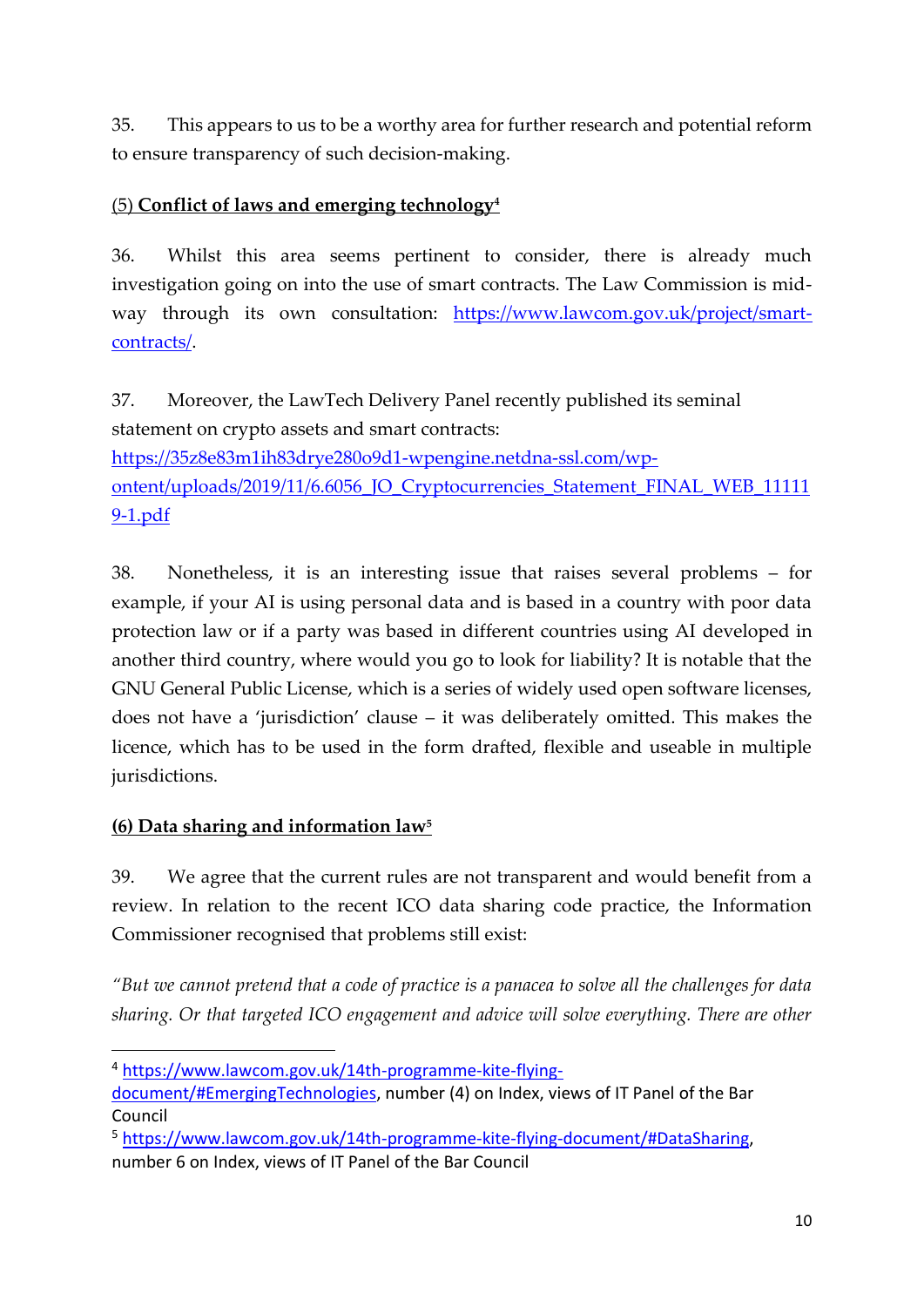*barriers to data sharing, including cultural, technical and organisational factors. Overcoming these will require more than just the ICO; it will require a collective effort from practitioners, government and the regulator."* 

40. This review will need to consider the competitive environment provided by the EU's developments in this area:

[https://ec.europa.eu/commission/presscorner/detail/en/ip\\_20\\_2102](https://ec.europa.eu/commission/presscorner/detail/en/ip_20_2102)

41. We agree that the issue of information-sharing between public bodies calls out for a review by the Law Commission. The statute book remains replete with a wide variety of ad hoc "gateways" permitting disclosure by different public bodies for different reasons, and overlapping in a complex and often untransparent way with principles derived from the Human Rights Act 1998 and data protection law (for an example, see *R(Ali) v Minister for the Cabinet Office* [2012] EWHC (Admin) 1943 on disclosure of census information).

42. Public bodies now hold a large amount of often sensitive information about individual citizens, and need to hold that information to do their work effectively: and exchange of that information often generates considerable gains in terms of effective delivery of public services and protection of the public. But information will only be provided, and public consent in the use of such information maintained, if the legal framework governing such exchanges is accessible and principled, which it is not now. A review would be especially timely as many of the provisions at issue refer to or were formulated in the light of principles of EU law.

#### **(7) Justice in the Digital Age<sup>6</sup>**

43. An analysis of remote working is very much needed given the recent move to and expansion of online justice, which does not appear to have a basis in recorded data. HMCTS may not have the data which this review would need, but getting the data and analysing it is really important; it is an area ripe for debate.

44. In addition, the Post Office case has demonstrated that the presumptions on computer–based evidence can be used to defeat justice (see:

<sup>6</sup> [https://www.lawcom.gov.uk/14th-programme-kite-flying-document/#DigitalJustice,](https://www.lawcom.gov.uk/14th-programme-kite-flying-document/#DigitalJustice) number 10 on Index, views of IT Panel of the Bar Council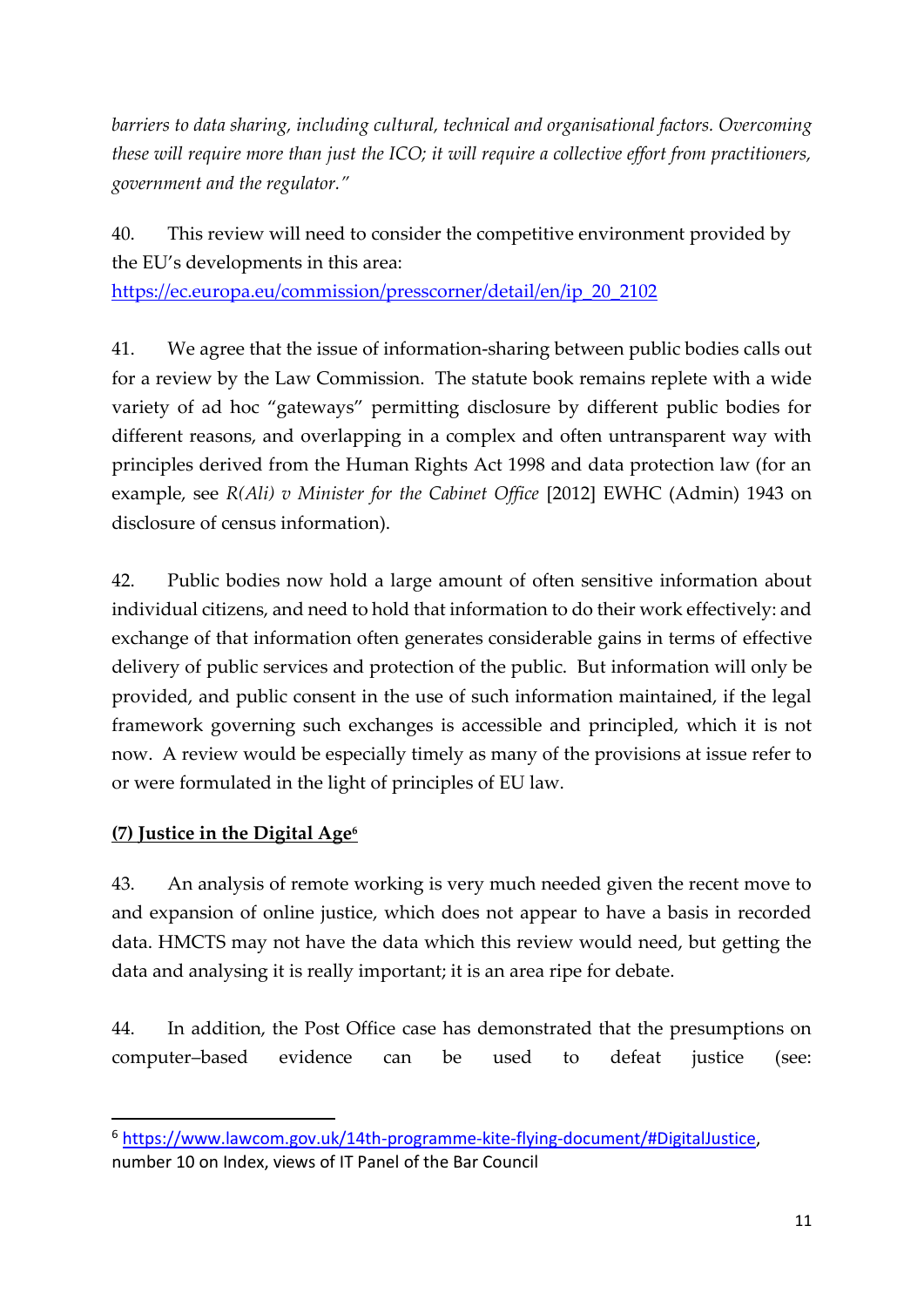[https://ials.blogs.sas.ac.uk/2019/06/25/the-use-of-the-word-robust-to-describe](https://ials.blogs.sas.ac.uk/2019/06/25/the-use-of-the-word-robust-to-describe-software-code/)[software-code/\)](https://ials.blogs.sas.ac.uk/2019/06/25/the-use-of-the-word-robust-to-describe-software-code/). This requires reform.

45. The question of costs recovery against losing public bodies is a contentious area for litigants. It deserves review.

## **(8) Product liability and emerging technology<sup>7</sup>**

46. The limiting definition of "products" in the current law in a society increasingly paying for and reliant on streamed or online delivery of software (including "Software as a service"(SaaS)) does not seem justified. The distinction between this and a delivery of the software on a physical medium (such as CD-ROM) is not recognised by the consumer as affecting their rights. This issue is worthy of reform.

## **(9) Technological Advances and Procedural Efficiency in the Criminal Courts<sup>8</sup>**

# *The Law Commission has asked: Has the criminal law kept pace with technological change?*

47. We agree that this could be a fruitful area of consideration by the Law Commission.

48. We agree that the use of pre-recorded (s. 28) interviews involves practical and legal issues. In addition, there is inconsistency in the deployment of evidence from body-worn cameras – police forces may use them as a sort of 'evidence gathering' process, but this does not replace the Police reducing any initial complaint captured as body worn footage (BWF) to writing in a traditional form. BWF is more often used at trial as a form of real evidence rather than as an alternative to witness statements. If BWF were to be used as an alternative, then the Police Constables obtaining the initial account would need more extensive training with regard to interview techniques to ensure that the evidence adduced is properly admissible in criminal courts. Otherwise, the efficiency of the trial process is likely to be reduced with a greater number of legal arguments regarding admissibility of a complainant's evidence, and the knock-on effect to effectiveness of trials if a complainant's account is deemed to be inadmissible.

<sup>7</sup> [https://www.lawcom.gov.uk/14th-programme-kite-flying-document/#ProductLiability,](https://www.lawcom.gov.uk/14th-programme-kite-flying-document/#ProductLiability) number 15 on Index, views of IT Panel

<sup>8</sup> [https://www.lawcom.gov.uk/14th-programme-kite-flying-](https://www.lawcom.gov.uk/14th-programme-kite-flying-document/#ProceduralEfficiency)

[document/#ProceduralEfficiency,](https://www.lawcom.gov.uk/14th-programme-kite-flying-document/#ProceduralEfficiency) number 17 on Index, views of IT Panel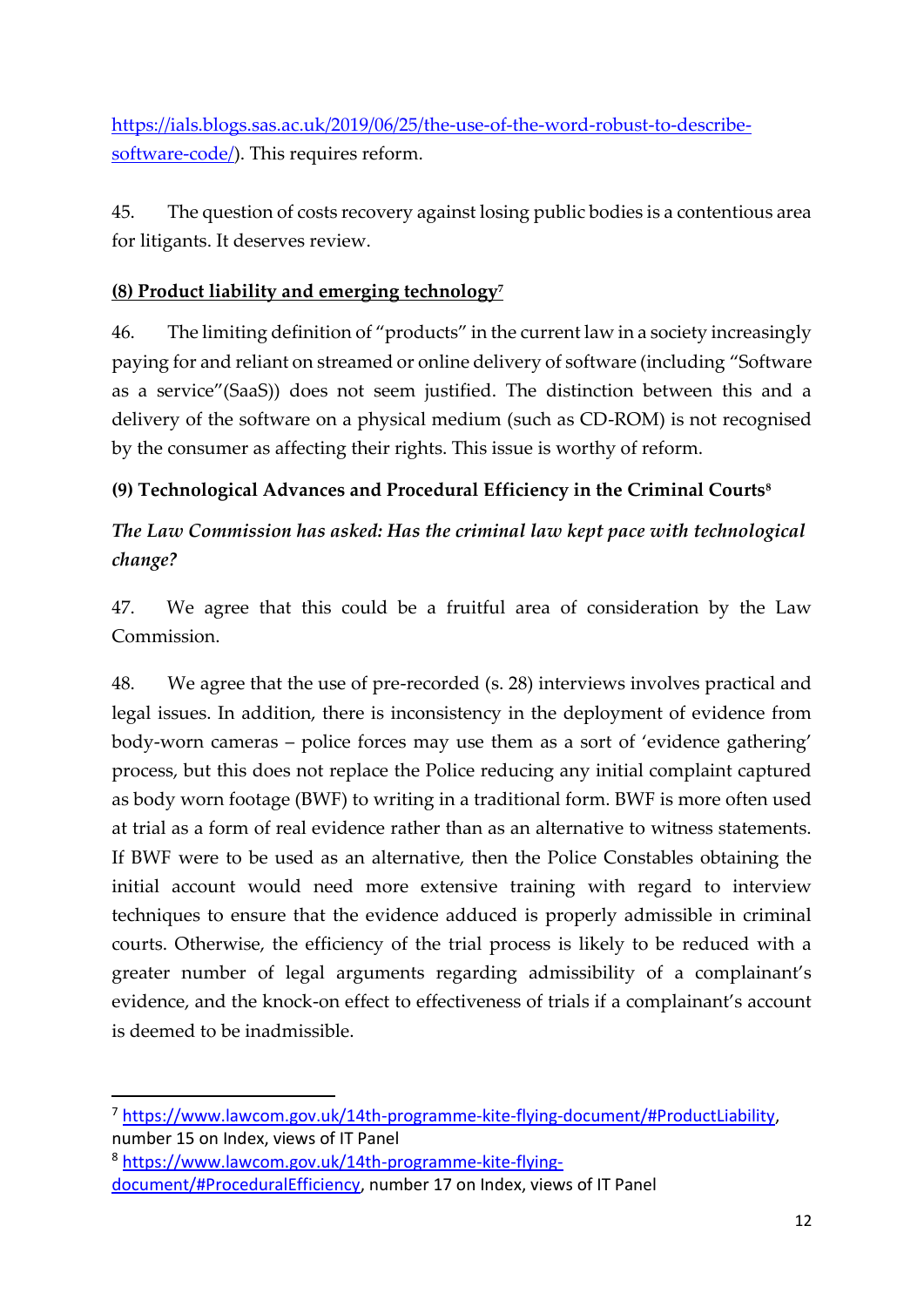49. The use of CVP in (mainly) criminal Courts has been essential during the pandemic. However, this was an emergency measure which is now being replaced. It is unclear if sufficient attention has been paid to the deficiencies with the system, so that these can be avoided in future, and so that an integrated and uniform system for the conduct of hearings, presentation of evidence and pre- and post-trial conference facilities can be implemented. When there is an expectation by all parties that a trial will occur, rather than a resolution at an earlier stage, then CVP is a very valuable tool. However, when there is a possibility of agreement between the parties that could potentially reduce the burden placed upon the court system then the use of CVP, rather than presence of the parties at court, can reduce procedural efficiency in criminal courts.

50. An assessment of the effectiveness of these processes would be welcomed.

51. Subject to having the necessary technology, and the interests of justice test, the Bar Council supports in principle increasing the volume of remote non-trial work. There are many administrative hearings that can be undertaken more efficiently and swiftly remotely. We have previously invited a review of the nature of the type of hearing to which this is best suited so that a national framework with a consistent approach can be adopted. This is a low-cost solution that is likely to free up courtroom space for trials and have no adverse impact on the interests of justice. Accordingly, the recently proposed extension to the temporary amendments to s.51 CJA 2003 which were introduced as a result of the pandemic is in general terms to be approved of.

52. That general approval does not however extend to remote juries (the proposed amended s.51(2) CJA 2003). The reasons for this are based on (i) a legal analysis of the provision, (ii) policy considerations, and (iii) practicalities. <sup>9</sup>

53. We also raise for consideration the particular position of the defendant in the trial process. Any barrier that is placed between a defendant and a jury – whether it be a Perspex dock screen, or a video link – risks alienating them, with potential adverse consequences for the defendant.

54. These and other issues could well be the subject of consideration by the Law Commission. Reforms which were introduced at pace to respond to a particular need

<sup>&</sup>lt;sup>9</sup> See the response to the Police, Crime, Sentencing and Courts Bill at [committee stage](https://www.barcouncil.org.uk/uploads/assets/d0a4526e-4a9a-444c-92e7924db127930e/Bar-Council-Long-Briefing-Police-Crime-Sentencing-and-Courts-Bill-June-2021.pdf) and for MPs on [remote juries](https://www.barcouncil.org.uk/uploads/assets/91e75e09-336b-4f00-ba16baf568b78457/Bar-Council-Briefing-PCSC-Remote-Juries.pdf)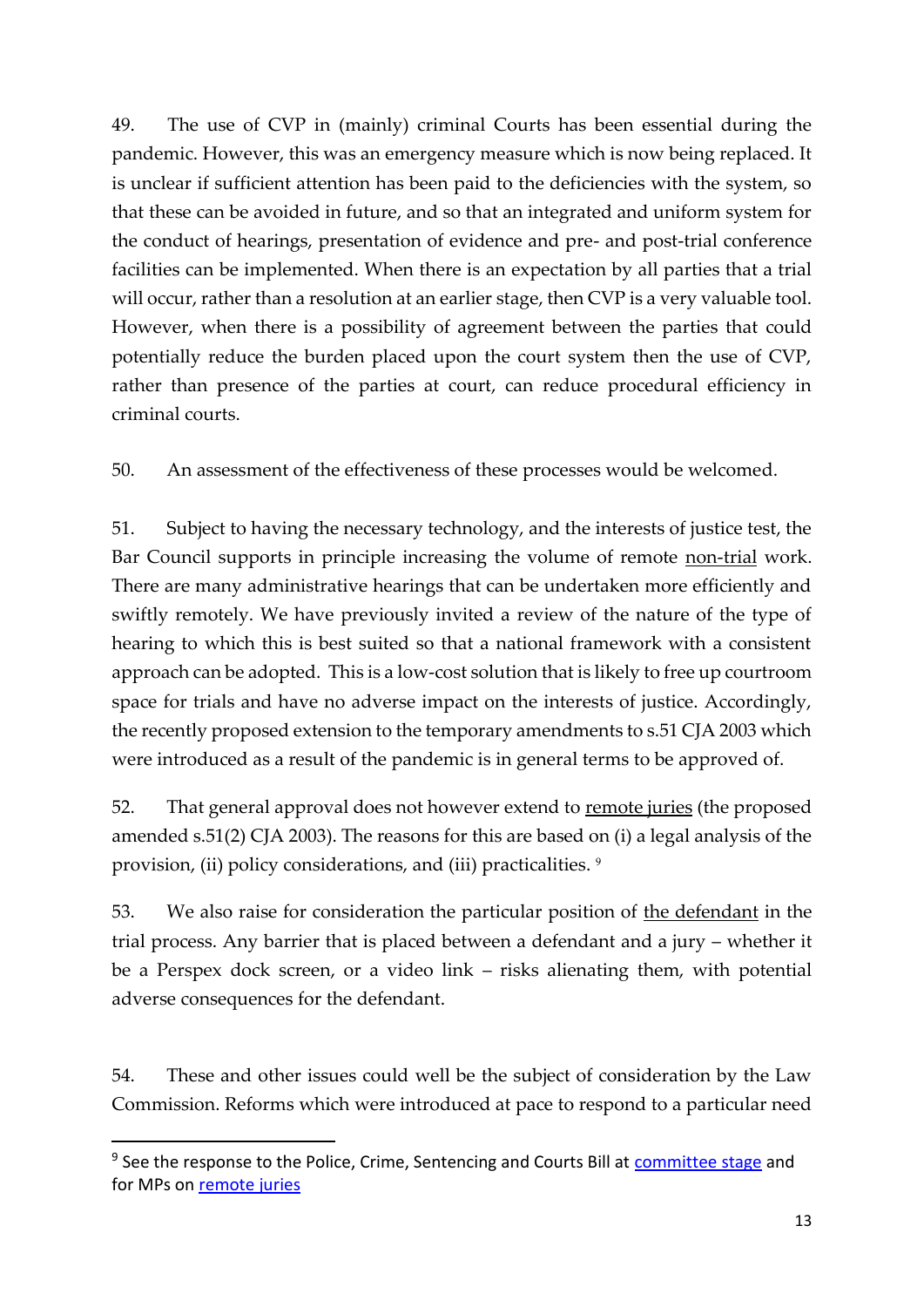may not be necessary – or appropriate – when the current public health emergency has passed. Conversely, there may well be scope for greater use of technology than has hitherto been considered.

55. If it is to be effective, however, the scope of such a review will inevitably need to consider practicalities. One basic example of a technology "fail" in the criminal justice system is that in most courtrooms there are two large screens fixed to opposing walls. One screen is usually positioned above the heads of the jury, which is of course useless for their purposes. The other is usually placed on the wall facing the jury, which is often so far away that any detail of the image on screen will likely be lost. Solutions are obvious – for example more, smaller screens, closer to the jury, or the making available of iPads or the like for the use of jurors during the currency of a trial. These are not the types of matters that the LC would usually consider, but given the focus of this proposed topic, attention to practicalities will be essential.

### **(10) The Search, Production and Seizure of Electronic Material<sup>10</sup>**

56. In a criminal context, the search and seizure of electronic material must be in accordance with PACE Code B. Home Office guidance was also released in 2016. While both of these provide strong guidance in relation to the seizure of electronic material contained within a physical device (computers, laptops, mobile phones, etc.), and the criminal courts are well-used to deploying this material at trial, the legal context for online/cloud-based electronic material is less defined.

57. Online/ cloud based electronic material presents a difficulty in relation to the seizure of material, especially when this is held on overseas servers or in jurisdictions which do not have Memorandums of Understanding with the UK. These difficulties are not insurmountable but a clearer and straight-forward process would be welcomed.

#### **(11) The UK Statute Book<sup>11</sup>**

52. This topic seems sensible to consider. It would clearly make more sense to move the UK Statute Book onto the same facilities (on the National Archive) with the same access as the one planned for all legal judgements after the move from BAILII.

<sup>10</sup> [https://www.lawcom.gov.uk/14th-programme-kite-flying-document/#ElectronicMaterial,](https://www.lawcom.gov.uk/14th-programme-kite-flying-document/#ElectronicMaterial) number 18 on Index, views of IT Panel

<sup>11</sup> [https://www.lawcom.gov.uk/14th-programme-kite-flying-document/#UKStatute,](https://www.lawcom.gov.uk/14th-programme-kite-flying-document/#UKStatute) number 19 on Index, views of IT Panel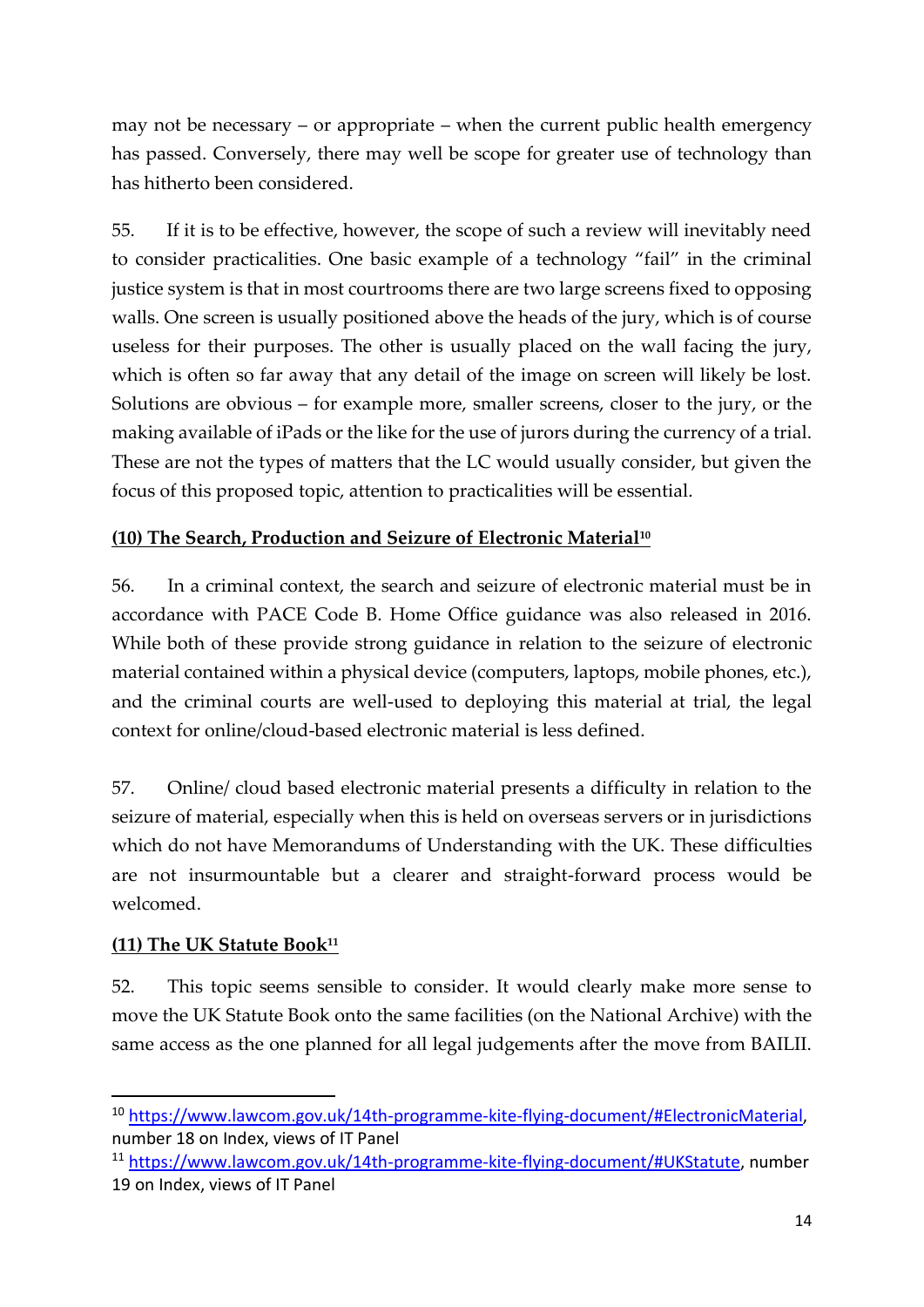It would be helpful to have an accessible electronic resource for everybody that has all law resources. That would also aid transparency.

## **(12) Review of the Arbitration Act 1996 and Trust Law Arbitration<sup>12</sup>**

## **Introduction**

53. This submission addresses the potential use of arbitration of trust disputes and the use of summary judgment procedures in arbitration.

54. The potential use of arbitration in trust disputes has been the subject of discussion for over 10 years and the law, particularly relating to arbitrability of disputes and enforceability of awards merits analysis and clarification. Stakeholders have suggested legislative intervention.<sup>13</sup> Any intervention should encompass all trusts, family and commercial.

55. There is a growing demand for expedited procedures in arbitration as evidenced by the responses of 25% of commercial stakeholders recently surveyed.<sup>14</sup> In response, many major international arbitral institutions have changed their arbitration rules to include procedural provisions aiming to expedite proceedings, including summary judgment procedures. Whether the availability of expedited procedures should be put on a statutory footing also deserves consideration.

# **Importance of Clear and Up to Date Arbitration Law**

56. London is a preferred seat for international dispute resolution<sup>15</sup> and English law is frequently the chosen applicable law. London's prominence in the field comes from a long tradition, the acknowledged effectiveness of the 1996 Act and the supportive legal system including specialist courts.

57. There is also a significant body of domestic disputes resolved by arbitration under the 1996 Act. Furthermore, as the law of trusts and fiduciaries is historically a creature of equity, London suggests itself as a natural seat to resolve such disputes.

<sup>12</sup> [https://www.lawcom.gov.uk/14th-programme-kite-flying-document/#Arbitration,](https://www.lawcom.gov.uk/14th-programme-kite-flying-document/#Arbitration)

number 1 on Index, prepared by the Bar Council's ADR Panel

<sup>&</sup>lt;sup>13</sup> 2012 Report of the Executive Committee of the Trust Law Committee of STEP https://www.step.org/step-journal/tqr-april-2012/arbitration-trust-disputes

<sup>&</sup>lt;sup>14</sup> 2021 International Arbitration Survey: Adapting arbitration to a changing world, Queen Mary- White & Case page 12, Chart 8

<sup>15</sup> *Ibidem* p.2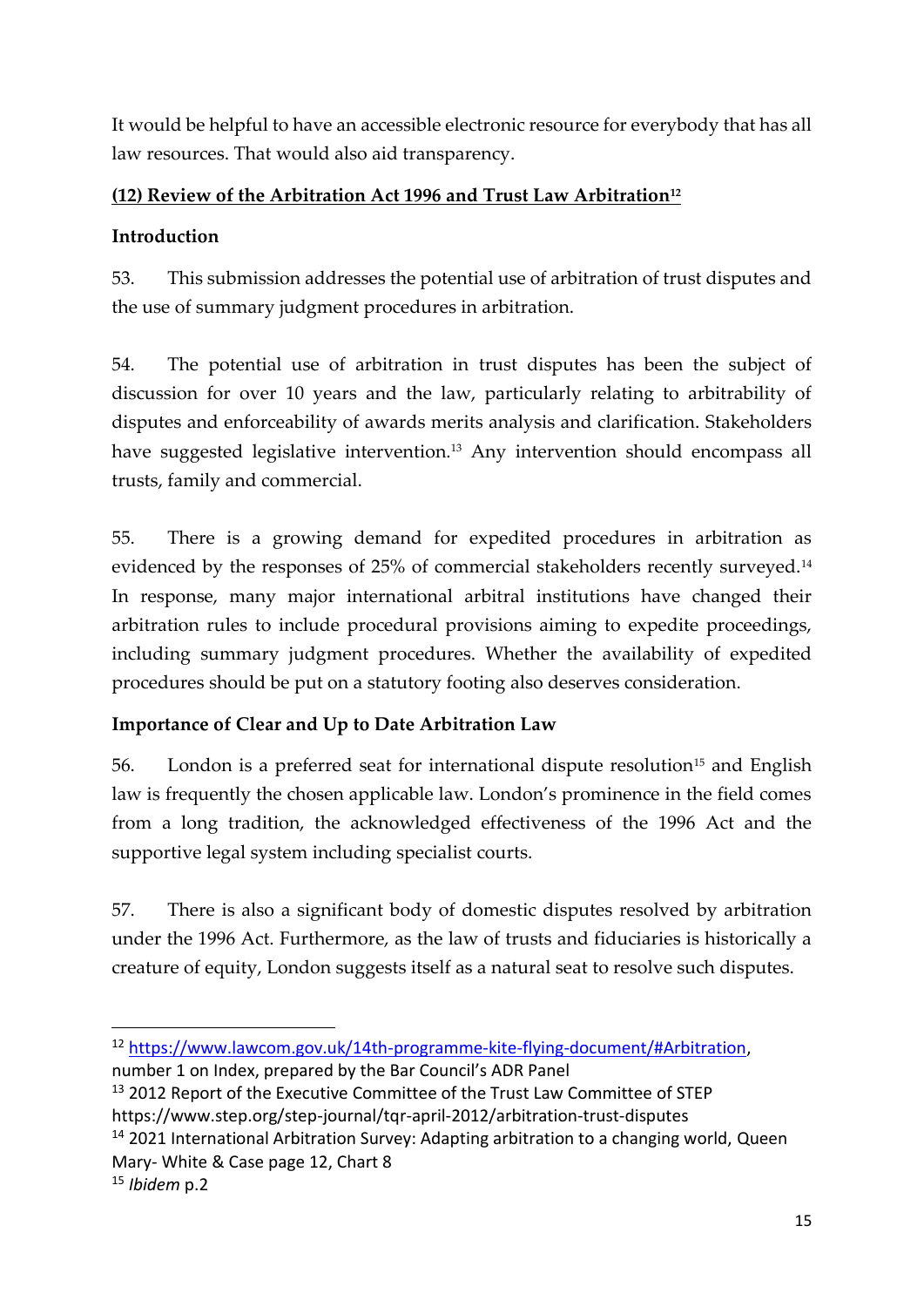58. In the view of the Alternative Dispute Resolution (ADR) Panel of the Bar Council it is imperative that the laws of England & Wales should not only remain up to date and crystal clear on the arbitrability of important matters but should give an international lead. This is especially the case because the law of trusts is a creature of equity, and arguably a common law jurisdiction is more appropriate, notwithstanding that similar instruments have evolved in civil law jurisdictions.

# **Trust Arbitration and International Growth of use of Trusts**

59. It has been noted there has been an increased use of trusts, in part due to the 1985 Hague Convention on the Law Applicable to Trusts and their Recognition<sup>16</sup>. For example, the American Arbitration Association produced Wills and Trusts Arbitration Rules recognising that "[e]very year billions of dollars are administered by executors and trustees."

60. This will inevitably result in increased number of disputes and it is desirable that, subject to policy considerations, stakeholders in trust instruments should have as wide a range of dispute resolution procedures available to them as parties in commercial transactions.

61. In April 2012, the Executive Committee of the Trust Law Committee of the Society of Trust and Estates Practitioners ("STEP"), proposed an amendment to the Arbitration Act 1996 to facilitate arbitration of certain trust disputes as it was of the view that without enabling legislation, it was plainly impossible under English law for a settlor or testator validly to require beneficiaries to submit any dispute to arbitration.<sup>17</sup> The committee advocated enabling legislation excluding however arbitration of disputes as to the validity of the trust disposition itself.

62. The ADR Panel is of the view that the law should be as clear as possible to delineate the scope of these choices and give domestic and international parties the same level of comfort that they come to expect when choosing English law in commercial transactions.

## **Arbitral Institutions Responses**

<sup>16</sup> *Explanatory Note Accompanying the ICC Arbitration Clause for Trust Disputes (2018) October 2018 (ICC Publication 891-0 ENG ISBN 978-92-842-0519-6)* <sup>17</sup> supra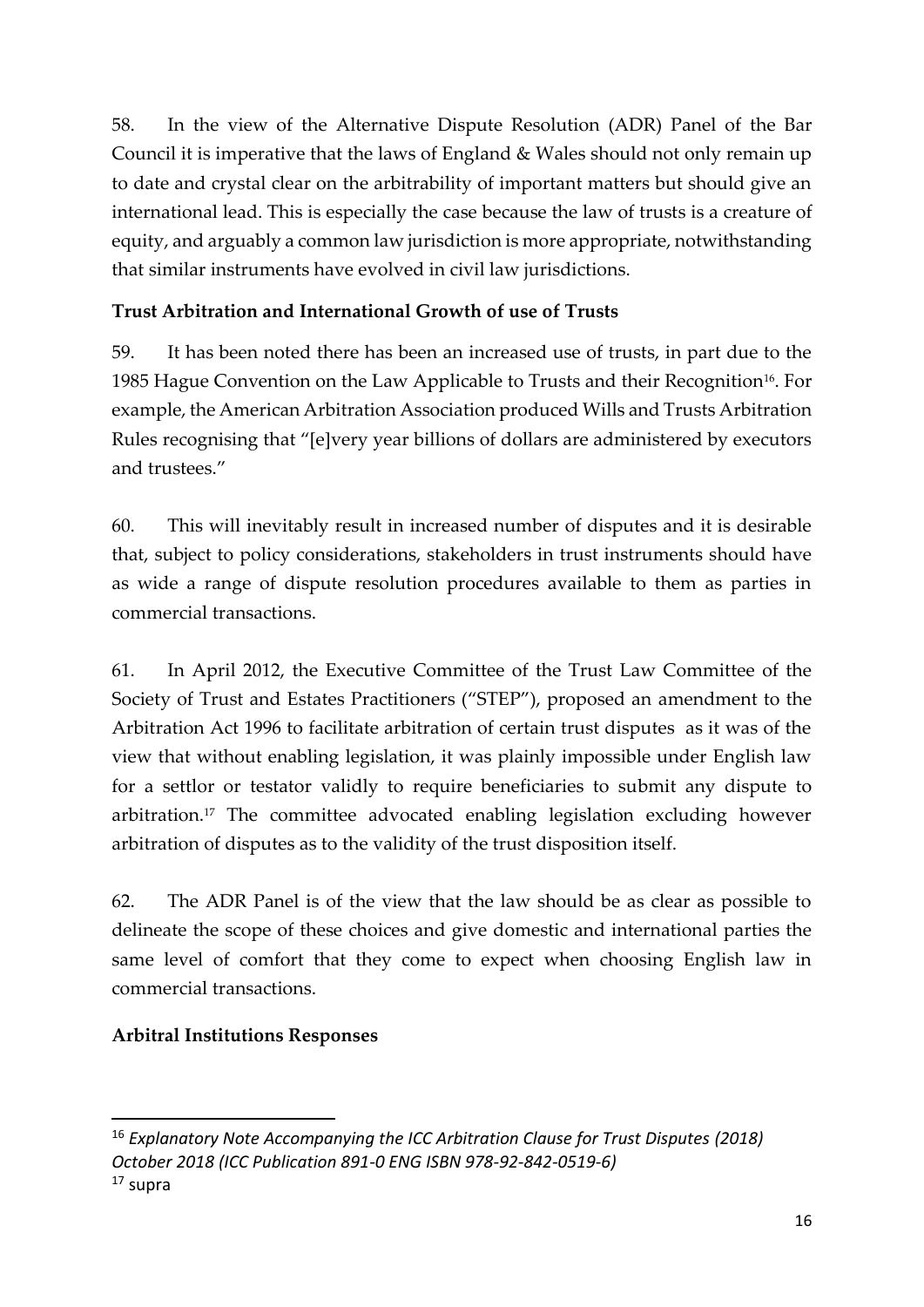63. Arbitral institutions have responded including the abovementioned The American Arbitration Association's Wills and Trusts Arbitration Rules.

64. The International Court of Arbitration in Paris established a task force to review the issues presented by the arbitration of trust disputes in light of the ICC Arbitration Rules.

65. The work of the Task Force produced a draft arbitration clause in 2009, revised in 2012 and 2017.

### **International Legislative Responses**

66. In Guernsey, section 63 of the Trusts (Guernsey) Law 2007 which provides for settlement of action against trustee by alternative dispute resolution to be binding on beneficiaries. Also in the USA, s 731.401 of the Florida Probate Code provides that, "(1) A provision in a will or trust requiring the arbitration of disputes, other than disputes of the validity of all or a part of a will or trust, between or among the beneficiaries and a fiduciary under the will or trust, or any combination of such persons or entities, is enforceable."

#### **Stakeholders and Agreement to Arbitrate Trust Disputes**

67. The stakeholders in a trust are the settlor, sometimes as well as the trustees and beneficiaries having different and often competing and complex rights and obligations.<sup>18</sup> Trust disputes may be classified as internal, in the sense that they arise as between stakeholders, or external as between trustees and third parties.

68. Arbitration is a consensual process. The Arbitration Act 1996 sub-s. 5(1) provides that the Act applies to an agreement in writing, and sub-s. 1(2) states that "parties should be free to agree how their disputes are resolved, subject only to such safeguards as are necessary in the public interest."

69. Typically, the parties to the deed of trust are the settlor and the trustees. There may be a nominated protector of the beneficiaries' interests. This presents a difficulty immediately as regards beneficiaries who typically are not parties to the deed. They may be under an incapacity at law, and may not even be identified when the deed is

<sup>&</sup>lt;sup>18</sup> As distinct from disputes between trustees and third parties which present on the whole less complex issues.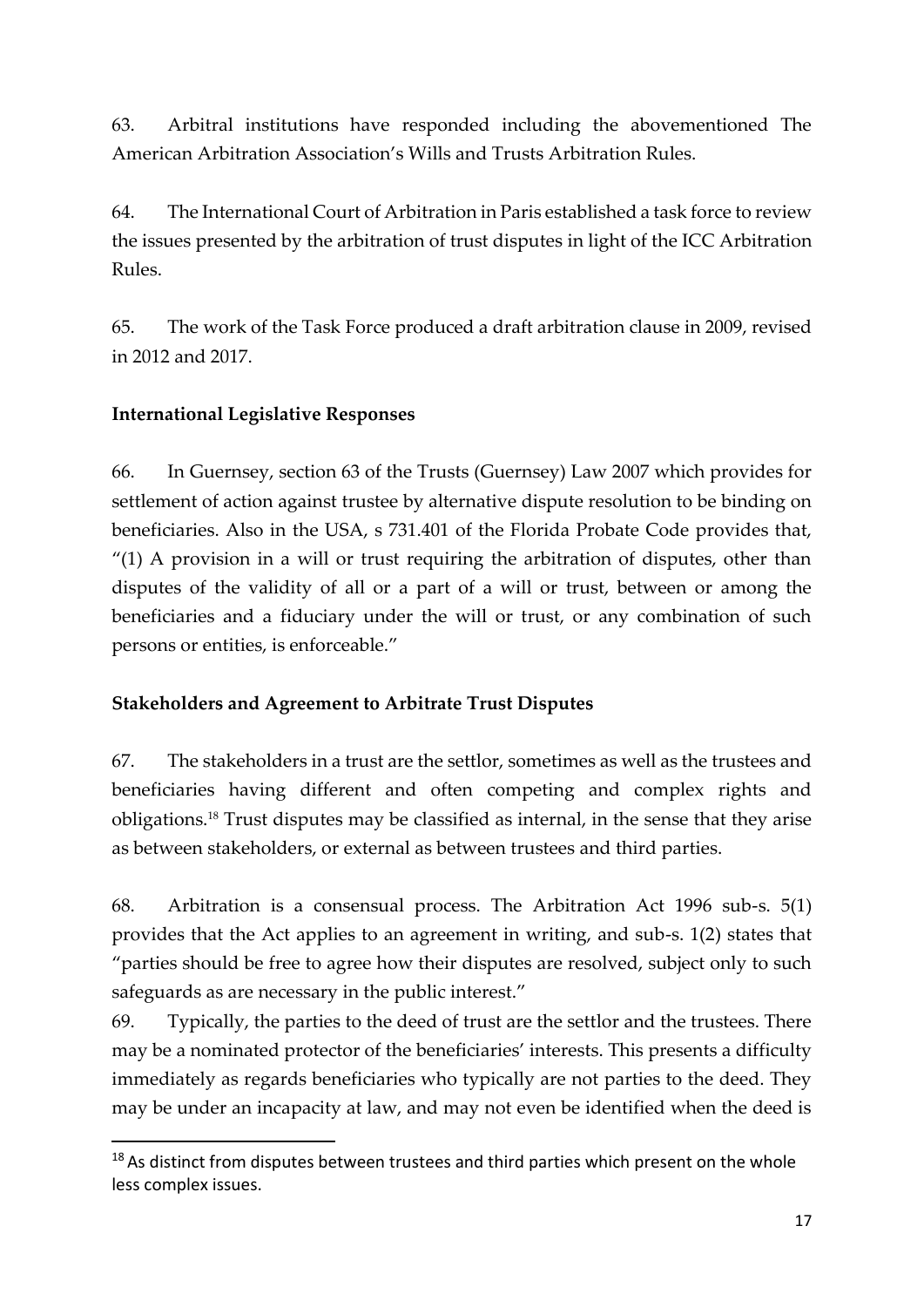executed or a dispute subsequently arises. Binding beneficiaries under an incapacity, as yet unborn or unascertained, without adequate safeguards is likely to offend Article 6(1) of the European Convention on Human Rights which requires fair procedures.

# **Areas of Concern – Trusts**

52. A fundamental question is perhaps the nature of an arbitrator's jurisdiction. Arbitration is historically embedded in a common law mercantile context as a creature of contract whereas trusts are creatures of equity.

53. The authors of the discussion paper of Executive Committee of the Trust Law Committee (TLC) of STEP concluded in 2008 that, without enabling legislation, it was plainly impossible under English law for a settlor or testator validly to require beneficiaries to submit any dispute to arbitration.<sup>19</sup>

54. The ICC Task Force produced a draft arbitration clause in 2009, revised in 2012 and 2017 and the evolution of this clause flags a number of the principal issues in focus.

55. The 2008 ICC clause provided for the principle of "**deemed acquiescenc**e" whereby a beneficiary who accepts "any benefit, interest or right under the Trust" is deemed to be bound by it but also the principle that a beneficiary could be required to accept arbitration as a condition of receiving any benefit under the trust. This latter requirement, a **conditional grant of benefit**, was deleted from the 2018 revision.

56. The 2018 revised ICC clause purports to **bind protectors and other power** holders to refer disputes to arbitration.

57. The 2018 ICC revision has express provision for **confidentiality,** which impacts on transparency among stakeholders. It is noteworthy that the abovementioned recommendations of the 2008 STEP discussion paper, proposed the adoption of procedural rules, by statutory instrument or otherwise, requiring arbitrations which are determinative of the rights or obligations of any beneficiary under a trust to be held in public unless the interests of one or more children are involved; or all the parties, being of full capacity, agree to the contrary; or the court directs to the contrary. It is noteworthy that while transparency has in recent years become available in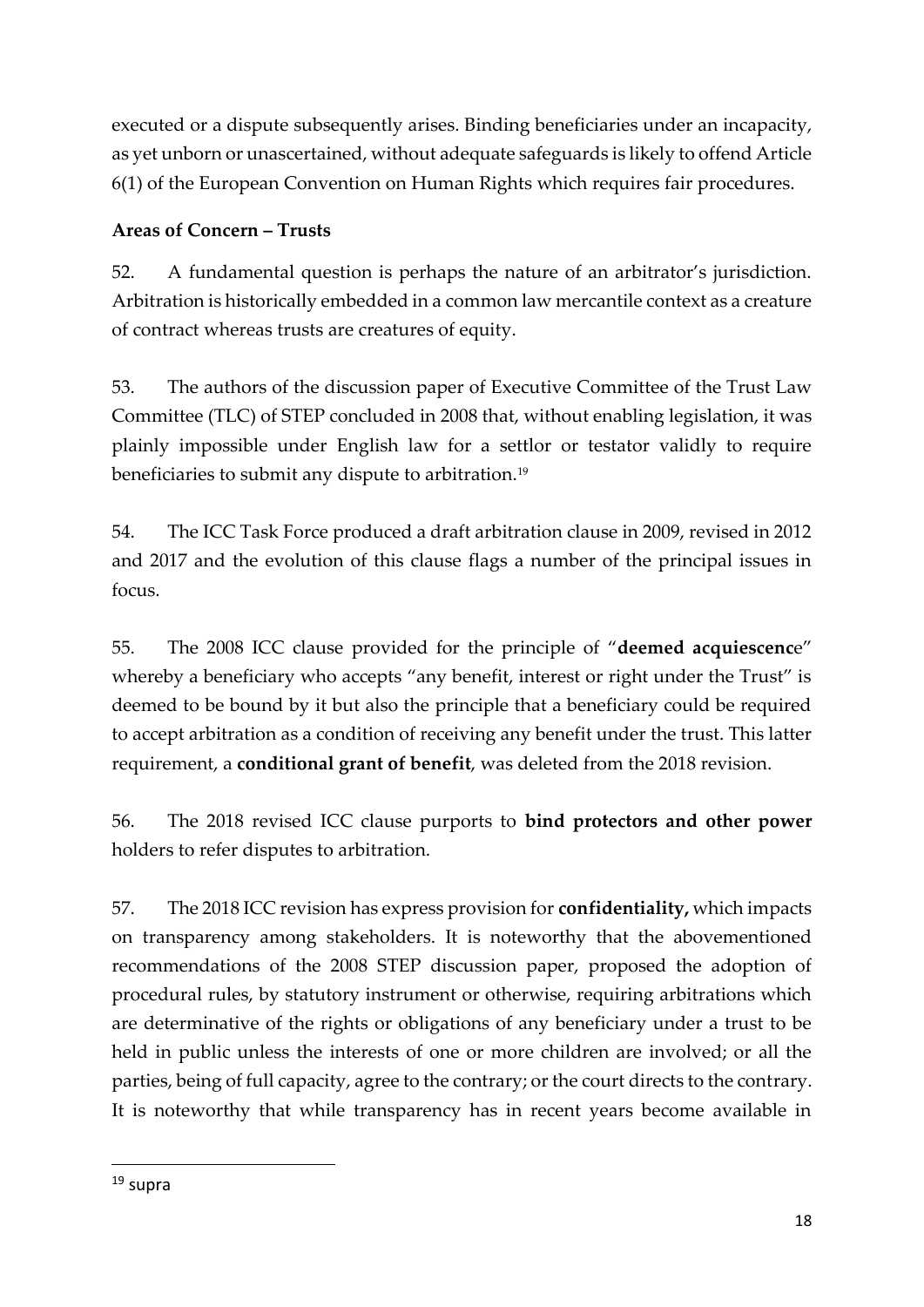international arbitration in the context of Investor-State disputes for example, $20$  the fundamental expectation, and frequently the dominant reason for choosing arbitration over litigation is the confidentiality of the process.

## **Summary judgment in arbitration**

52. Most arbitral rules already **implicitly** grant tribunals the power to conduct summary proceedings. Worldwide, there has been a recent trend however towards adopting **express** summary judgment procedures in arbitration.

53. The Singapore International Arbitration Centre (SIAC) has so far led the way. On 1 August 2016 the SIAC became the first major international arbitration centre to allow a tribunal to summarily dismiss claims and defences. Rule 29 of the SIAC Arbitration Rules provides that a party may apply to the tribunal for the early dismissal of a claim or defence on the grounds that it is:

- Manifestly without legal merit; or
- Manifestly outside the jurisdiction of the tribunal.

52. The tribunal has a discretion to refuse to deal with the application. If however it decides to deal with it, it must within 60 days of the date the application was filed, make a reasoned order or award on the application, which may be in a summary form.

53. The Stockholm Chamber of Commerce (SCC) also introduced a summary procedure for the determination of factual or legal issues on 1 January 2017. Article 39 of the SCC Arbitration Rules provides that a party may apply to the tribunal for the adoption of a summary procedure in relation to issues of jurisdiction, admissibility, or merits. In summary, the grounds for such an application are:

- A material factual or legal allegation is manifestly unsustainable.
- No award can be rendered in favour of a party under the applicable law irrespective of the validity of its allegations.
- Any material legal or factual issue is suitable for determination by way of summary procedure.

<sup>&</sup>lt;sup>20</sup> United Nations Convention on Transparency in Treaty-based Investor-State Arbitration (New York, 2014) (the "Mauritius Convention on Transparency") signed by the UK 17/03/2015, not ratified.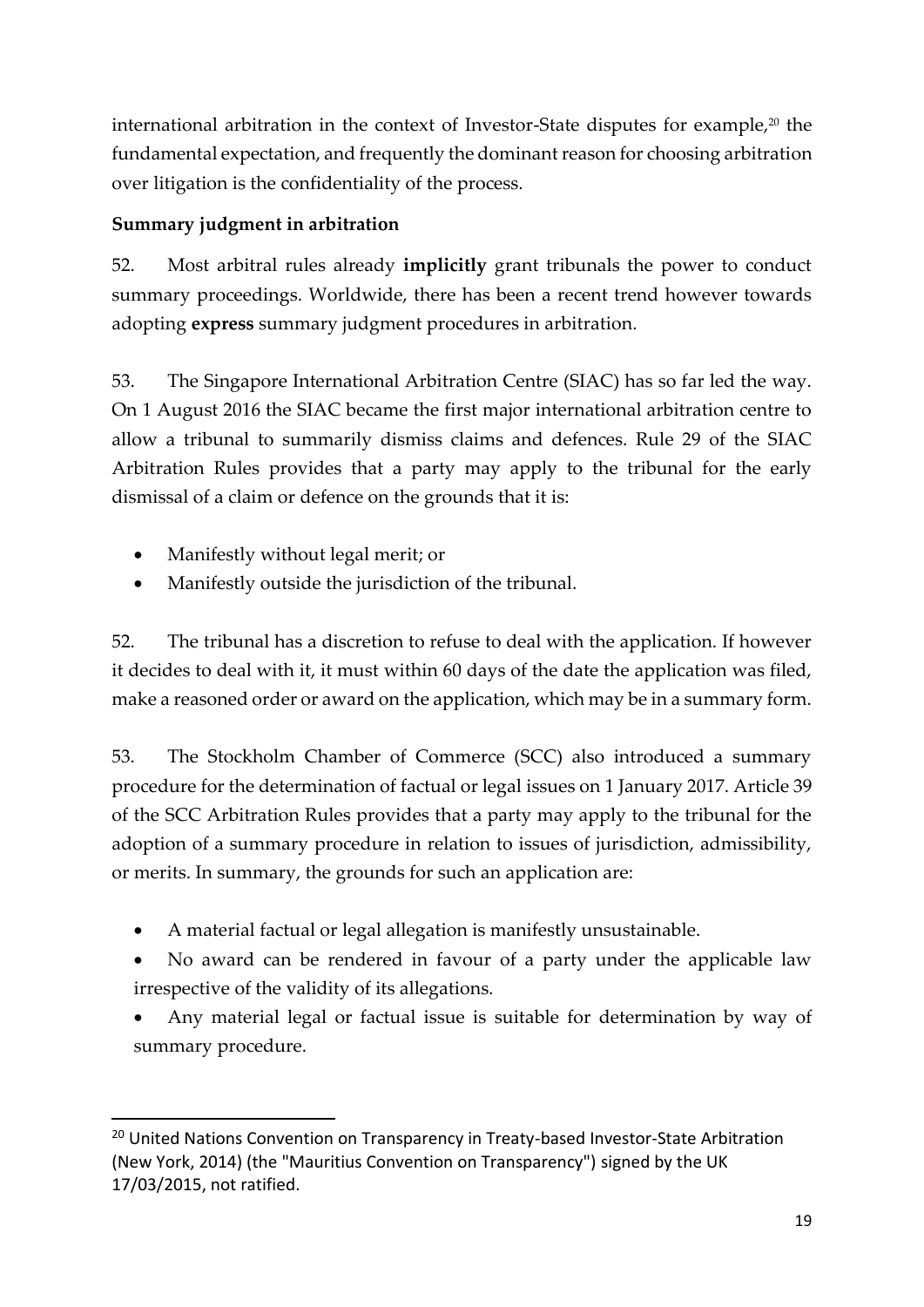52. The tribunal has to provide the other party an opportunity to submit comments replying to the request, after which it either dismisses the request or adopts the summary procedure it considers appropriate.

53. It is important to note that in both of the examples cited above the parties have an opportunity to make submissions to the tribunal about whether a summary judgment or procedure should be adopted, and the tribunal retains a discretion. There is **no automatic right** for a party to apply for summary judgment as such.

#### **Conclusions**

52. The ADR Panel of the Bar Council of England & Wales suggests that the law governing arbitration of trusts deserves full consideration and clarification by the Law Reform Commission.

53. The Panel also suggests that consideration be given to statutory provisions expressly empowering arbitrators to adopt summary procedures and setting guidelines for the exercise of such powers.

#### **(13) Contempt of court**

*The Law Commission has asked: Is there a need for greater clarity in relation to contempt in the face of the court and the law of contempt more widely?*

54. We agree that this is an area that would benefit from joined-up consideration. Whether codification is required or not is a different matter. But cases such as *Yaxley-Lennon*, where there was widespread confusion both outside and within the criminal justice system as to issues such as the proper scope of contempt, and even the forum in which such issues should be considered, suggest that some clarification of the law in this area would be beneficial.

#### **(14) Review of appeal powers in the criminal courts**

55. There are a number of aspects of the appellate regime that might benefit from consideration by the Law Commission. These include:

(i) Whether the test for appeal from the Divisional Court on a question of compliance with s.6 of the HRA 1998 would benefit from codification: see the recent decision of the Supreme Court in *DPP v. Ziegler & others* [2021] UKSC 23, in which the court was divided as to the proper approach.